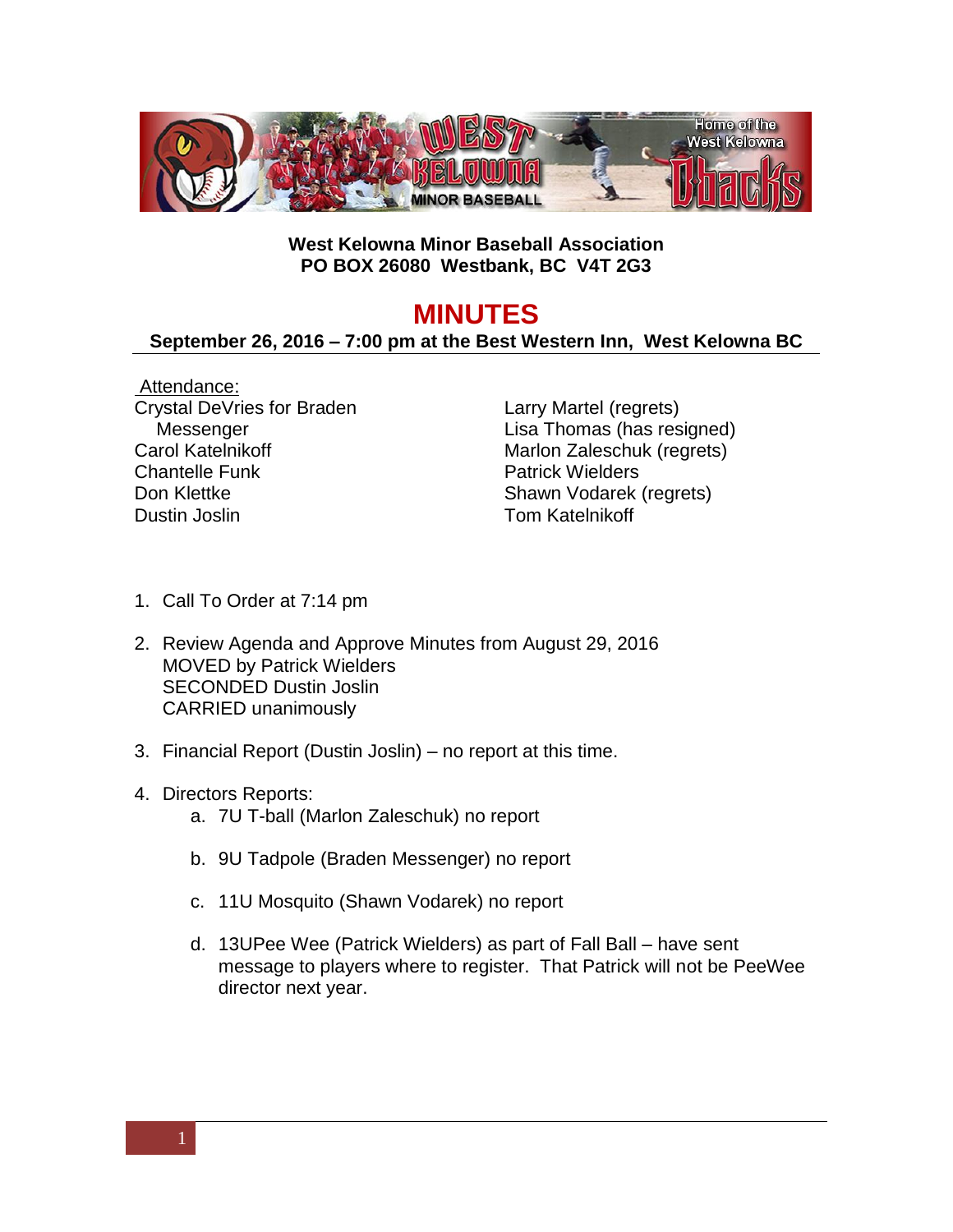- e. 15U Bantam (Carol Katelnikoff) a few kids doing fall ball 15U and 18U combined fallball. 18U fall ball team will go to a tournament this weekend.
- f. 18U Midget (Larry Martel) no report
- g. Uniform (vacant) have had to order a few more hats
- h. Equipment (Patrick Wielders) Patrick needs to receive invoices from Tom or anyone for equipment purchases made, so that he can reconcile equipment budget for AGM. Mission Sports invoice has been reconciled.
- i. Head Coach (Tom Katelnikoff) 15 registered for 11U fall ball and 20 registered for 15U/18U fall ball. There were 3 or 4 13U refunds that need to be done as they paid online.
- j. Umpire in Chief (Don Klettke) no report Have received an email from Darcy as he needs the shirts back. The issue from last meeting with Darcy and the funding has not been resolved. Darcy is asking for 1/3 of the registration costs of all umpires. Whereas what we want is to pay only for West Kelowna players from which we've collected ball registration fees. Tom will invite Darcy to our next board meeting.
- k. Concession (Carol Katelnikoff) had a couple openings this fall would like to get one more weekend opened up and then will close for the year.
- l. Fundraising (Jeff Black) no report
- m. VOC rep (Larry Martel) Have exchanged cheques with them paid our fees and received reimbursement for coaching development (\$2,000) from them.
- n. Registrar/Webmaster (Lisa Thomas) need to fill this position Lisa Thomas has resigned.
- 5. 1st Vice President (Vacant)
- 6. 2nd Vice President (Don Klettke) no report next year will try to have finished earlier.
- 7. New Societies Act (Chantelle Funk)- will reschedule the extra committee meeting to work through new bylaws and constitution